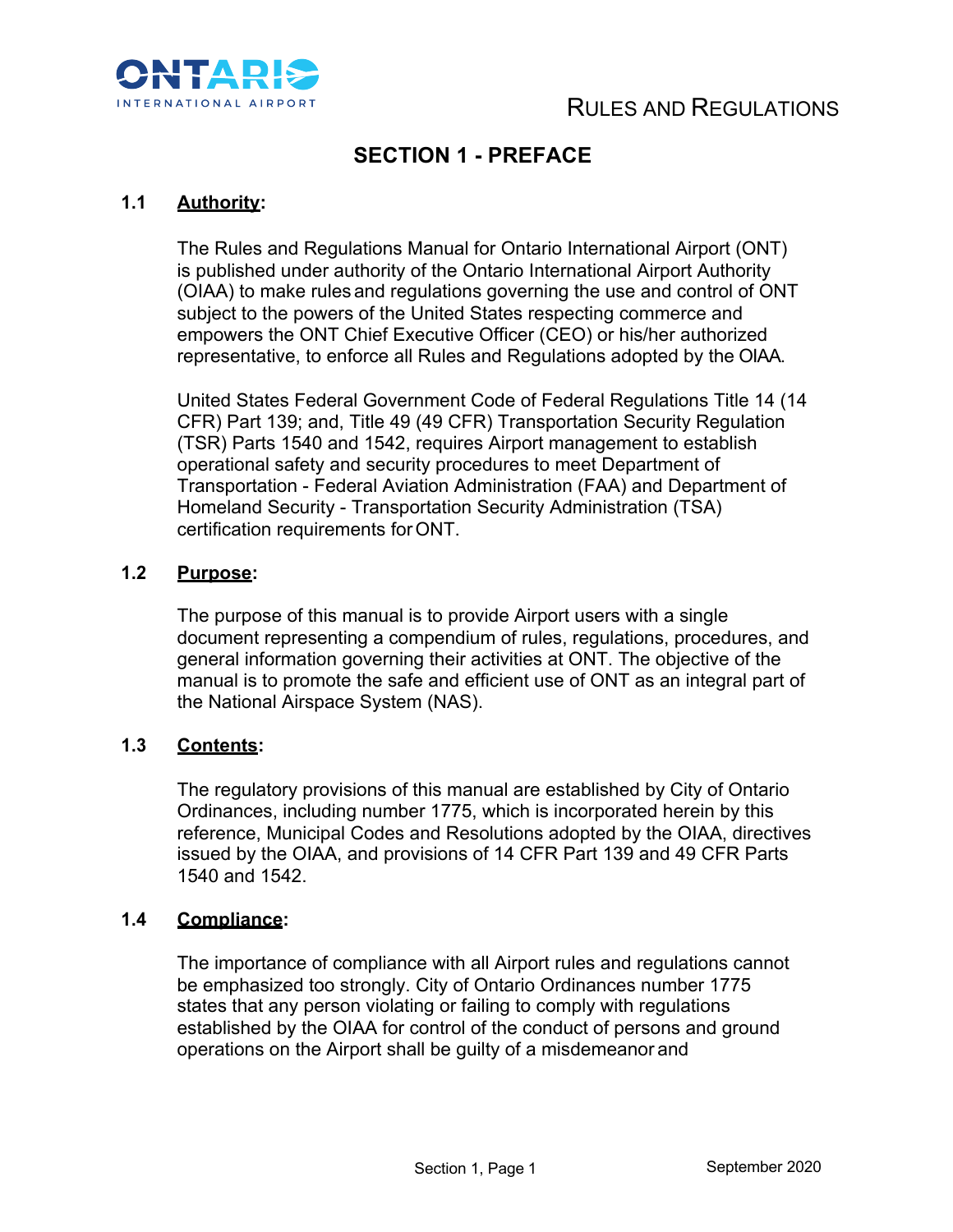

## RULES AND REGULATIONS

upon conviction thereof shall be punishable by a fine of not more than \$500.00 or by imprisonment for a period of not more than six months, or by both such fine and imprisonment.

### **1.5 Enforcement:**

The ONT CEO or his/her authorized representative, is assigned the overall responsibility of enforcing compliance with Airport Rules and Regulations. Ontario City Ordinance number 1775 authorizes any law enforcement officer of ONT or the City of Ontario, to issue a citation to any person violating the Airport Rules and Regulations. Under certain circumstances, assistance of other law enforcement agencies may be requested.

Successful enforcement, however, depends to a great extent on the full and active cooperation of all Airport users. This requires a thorough knowledge and understanding, through safety training programs, of applicable Airport Rules and Regulations on a continuing basis.

### **1.6 Deviations:**

The ONT CEO or an authorized representative may approve, in writing, deviations from ONT Rules and Regulations when in their judgment, action is necessary to maintain established standards of operational safety and airport security, or in contingency situations affecting life and/or property in areas under the jurisdiction of the OIAA.